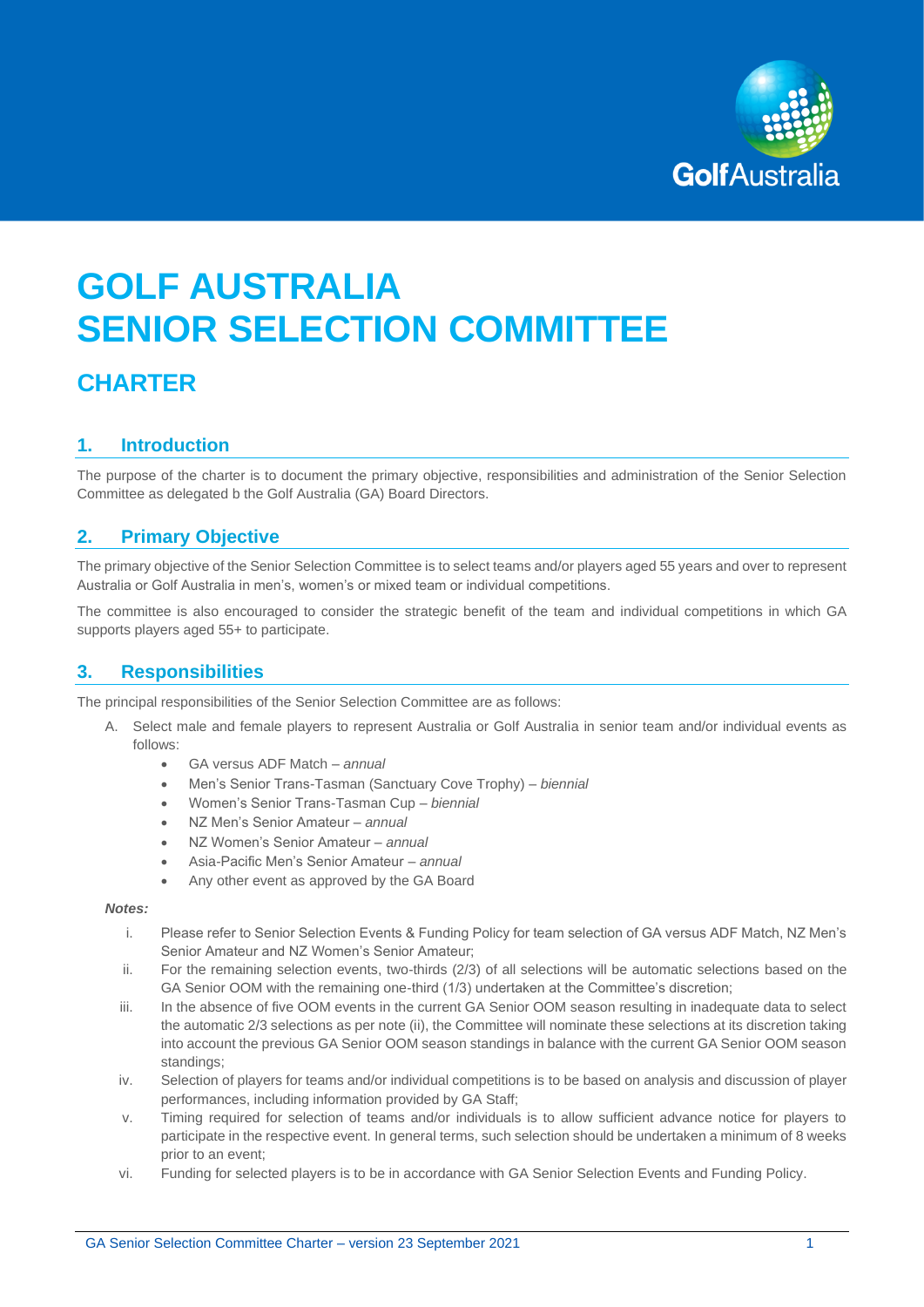

- B. Select Team Manager and/or Captain as required for senior team and/or individual events;
- C. Review of player performances at attended events;
- D. Respond to any queries forwarded to the committee regarding senior team/player selection or issues arising following the participation of selected players in senior team and/or individual events;
- E. Consideration of other senior golf competitions which may warrant participation by Australian senior golfers with GA support.
- F. Given the GA national senior OOM is critical in selecting representative teams, provide input into the format and Terms regarding the GA national senior OOM.

In discharging their responsibilities, the committee members have a duty to act in the best interests of GA as a whole, irrespective of personal, professional, commercial or other interests, loyalties or affiliation.

## **4. Administration**

#### *Membership and attendance at meetings:*

The Committee will be comprised of:

- Chairperson who is a member of the GA Board;
- Not less than two (2) other members including a minimum of one person of either gender.

In forming and biennially reviewing the composition of the committee, GA will invite candidate nominations from State offices. In addition, candidate nominations will also be invited from interested individuals via promotion on the GA Website/Social Media;

Chairperson and committee members will be appointed by the GA Board for a 2-year term (or such shorter term as they remain in office as an elected GA Director). The GA Board may request any committee member to extend their term for a further 2 years, taking into account the skills and experience desired on the committee at that time.

Committee members to be appointed based on suitability, experience and qualification. The desired skills and experience include:

- Current member of a GA affiliated club;
- Broad understanding of Australian senior golf as either a player or official in GA, State, District or club events;
- Broad understanding of one or more of the following:
	- Elite level golf performance;
	- Team representation (inc. associated protocols);
	- International senior golf events.

It is expected that committee members will:

- Be prepared to make a commitment for at least 2 years;
- Be able to periodically meet via technology or in person to fulfil the role;
- Be able to think analytically and objectively;
- Possess excellent communication skills.

A quorum of the committee is any two (2) members of the committee.

Committee members will be reimbursed travel expenses where appropriate.

The committee may invite other people to attend meetings, as it considers necessary, and from time-to-time request presentations from internal or external advisors at meetings.

The secretary to the committee is to be a GA Events team member as appointed by the committee chair.

The GA Board may remove any member of the committee at any time with or without cause.